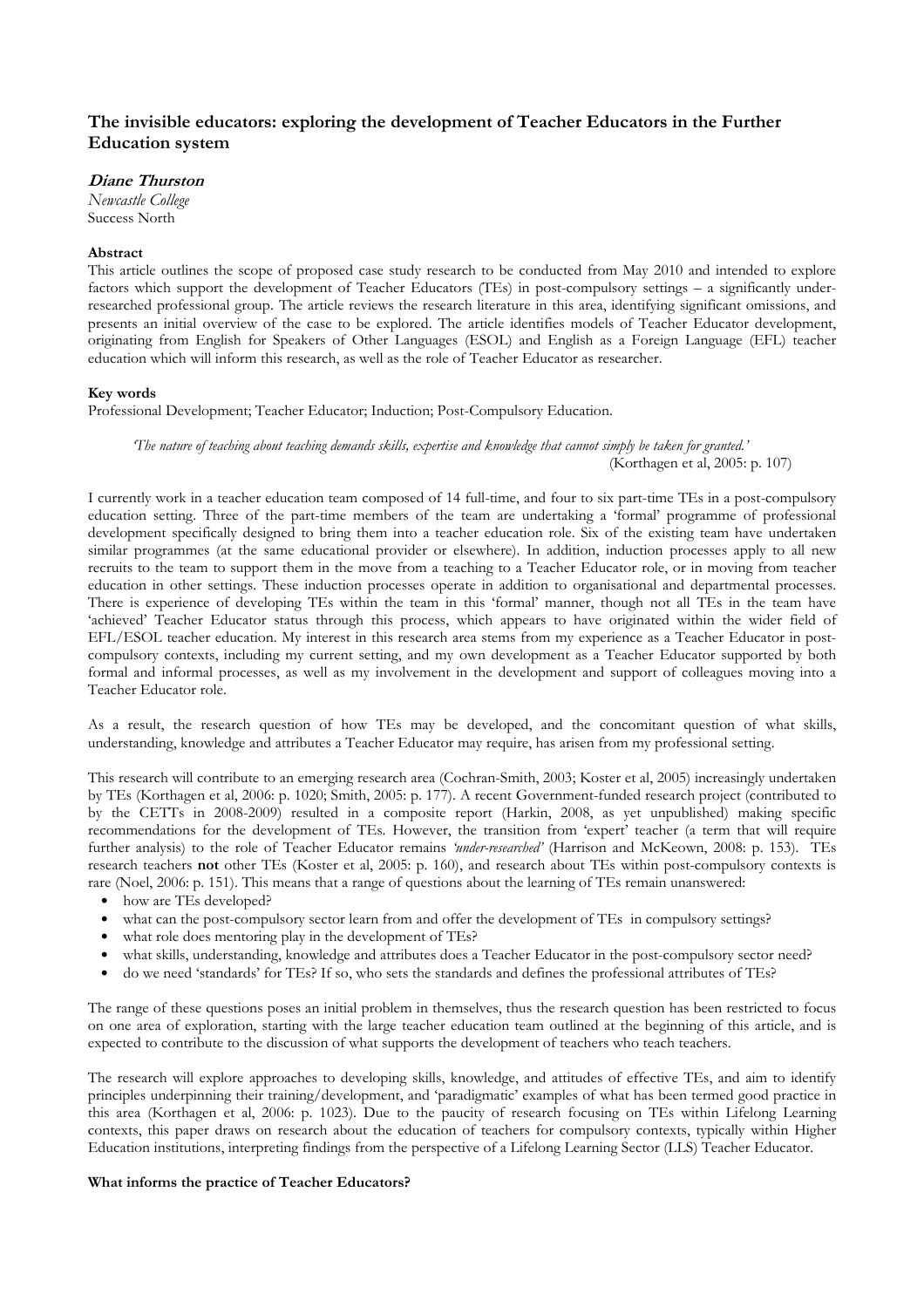Caroline Cox outlined four pillars of educational practice: 'tradition', 'prejudice', 'dogma' and 'ideology' (cited in Hargreaves, 1996: p. 12). Other writers outline a broader range of influencing factors: initial training, reading, experience and professional discussion (Bassey, 1995: p. 149). Still, others argue that educational practice should be research-based (Hargreaves, 1996; Ball, 1995), although definitions of educational research, and therefore practice based on it, are wide. Similarly, researchers are divided with regard to the respective value of practice informed by reflection (Boud et al, 1985; Moore, 1999) and evidence-based (and/or evidence-informed) practice (Hammersley, 1997; Hammersley, 2007). However, little research tackles the question of what informs the practice of TEs – this is an important area of enquiry if we accept the premise that the practice of teacher education is not an innate skill (Korthagen et al, 2005), and a further assumption that the learning experiences of teachers/TEs inform their own practice (Edwards, 1997; Kirstin, 2007; Korthagen, 2004).

Despite increasing attention around teacher education in the Learning and Skills Sector, this interest had not resulted in 'commentary or published research about the TEs who deliver the training' (Noel, 2006: p. 151). This influential paper aimed to encourage debate about 'experience, qualifications, knowledge, skills and qualities necessary to fulfil the role of TEs in the sector' (ibid: p. 151). As such it is an important contribution to recent research on TE development in the UK (Murray and Male, 2005; Harrison and McKeown, 2008; Murray, 2008), in Europe (Korthagen, Koster et al, 2005; Lunenberg et al, 2007), the USA (Zeichner, 1999; Cochran-Smith, 2003; Cochran-Smith, 2005), and elsewhere (Smith, 2005). It should be noted that the majority of research to date has investigated TEs delivering training to pre-service teachers destined for compulsory settings. In contrast, Noel (2006) adopts a focus on TEs working within Further Education colleges with in-service teachers across the education and skills sector.

A second landmark study suggested that TEs are an 'under-researched and poorly-understood occupational group' and in particular that their needs at early career stages are unexplored (Murray, 2008: p. 118). Murray aimed to survey and identify approaches to TE induction at a sample of institutions, explore a sample of TE induction experiences, and highlight examples of good practice (ibid). The researcher concludes that most induction provision occurs at departmental level and may be viewed as Work Based Learning (ibid: p. 117). The researcher characterises the needs of TEs as 'complex' (ibid); challenges the perception that expert teachers automatically become effective TEs; and notes that 'nearly all' TEs in English HEIs have moved from the school sector (ibid: 119). It is significant therefore that the new TEs do not note experiences supporting their move to the teaching of adults, or development of pedagogy for teacher education (Murray and Male, 2005). Murray notes 'a sense of irony' that some teacher education departments 'may be functioning as restrictive learning environments' (Murray, 2008: p. 129), defining two approaches to induction experienced by new TEs within this study: induction by 'monitoring' or by 'immersion'. Murray goes on to highlight the need for an induction curriculum, recognising individual needs and exploiting communal learning. Support for such a curriculum is widespread in this emerging area of research (Cochran-Smith, 2003; Smith, 2005; Harrison and McKeown, 2008), and a guidance document for university teacher education providers is available from ESCalate (Boyd et al, 2007).

## Does mentoring support the development of Teacher Educators?

Mentoring has been described as 'a new mantra' in western countries and a significant part of 'quality reform' (Sundli, 2007: p. 2001). Qualifying teachers have identified mentors as supportive of learning (Malderez et al, 2007: p. 233), and a recent literature review identified significant support for the use of mentors in Initial Teacher Education (Morton et al, 2006: p. 28). Recent government reforms to ITE in the post-16 sector describe the use of mentors as 'essential' (DfES, 2004: p. 8). The need for mentors to undergo training also appears to be supported by research findings (Webb et al, 2007: p. 8). However there is a need for more research with regard to how to develop skills in mentors, described as a 'relatively uncharted' area (ibid: p. 173), and a significant gap with regard to the role of mentoring in the professional learning of TEs.

## The views of the Teacher Educators

Research in teacher education is predominantly qualitative, with 'self-study' common (Cochran-Smith, 2005: p. 224; Zeichner, 1999: p. 8–11), and experimental design viewed as 'impossible' (Korthagen et al, 2006: p. 1022). Research conducted by TEs working in Higher Education institutions and preparing teachers for compulsory settings far outweighs research from and about education and skills contexts. Research by researchers in education and skills settings tends to focus on specific aspects of TE practice, for example, classroom observation (Cockburn, 2005). Lack of attention to TE development in the latter sector was striking. Inspection data, judging TEs as 'suitably-qualified' and taught elements of TE programmes 'good' (Ofsted, 2006: p. 1), also suggests that effectiveness is undermined by 'isolation' (ibid: p. 8). Further studies need to explore the degree of transferability of findings across the two settings. A range of perspectives arise from studies by TEs based in university settings, and exploring teacher education for the compulsory sector.

TEs, like teachers, need to be exposed to 'alternative perspectives and approaches to practice' (Korthagen et al, 2006: p. 1026). 'Traditional approaches' adopted by university-based TEs have been described as 'irrelevant' amid calls for 'new visions' of teaching and learning in the education of teachers (ibid: 1021). Elsewhere it has been claimed that academics are 'rarely exposed to role models who demonstrate effective teaching' (Marsh and Hattie, 2002: p. 634). Attitudes of student and novice teachers reflect the value attached to modelling approaches (Korthagen et al, 2006: p. 1036; Smith, 2005). The practice of modelling in teacher education has a long tradition in English Language teacher education, developing into the practice of 'loop input' where process and content are aligned (Woodward, 1991; Woodward, 2003). Opportunities to 'engage in inquiry with a learning community' are judged to be 'vital' for the development of TEs (Korthagen et al, 2006: p. 7).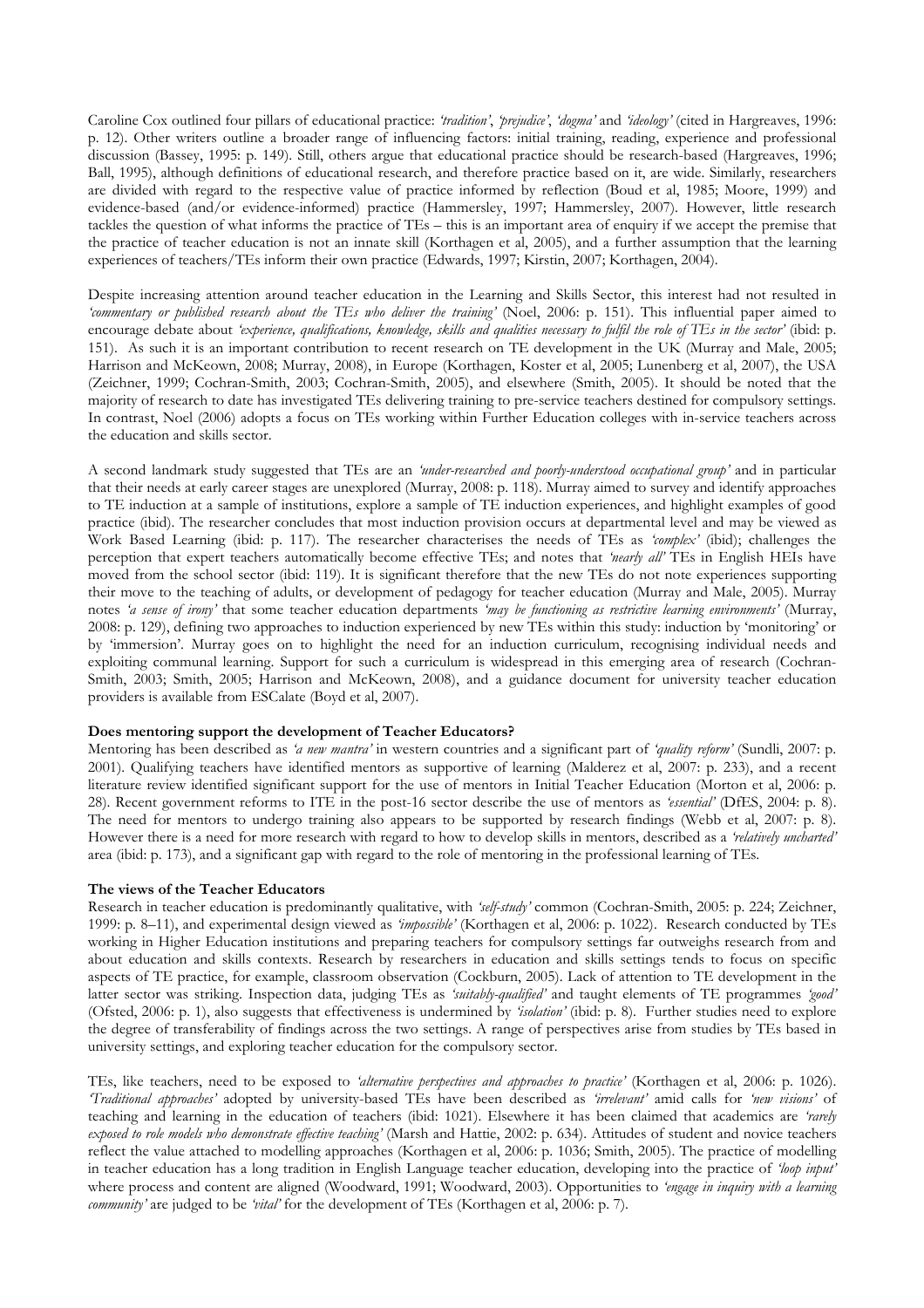#### Teacher Educators as researchers

In university settings, a shift from '*positivistic'* to '*broader'* research methodologies has led to increased research by TEs (Zeichner, 1999: p. 8), with qualitative research described as a 'burgeoning body of work' (Cochran-Smith, 2003: p. 7). Qualitative approaches, almost universally adopted by researchers in this search, are 'often discounted' (Cochran-Smith, 2005: p. 223), with research undertaken by TEs not valued as a result of 'knowledge hierarchies' (Zeichner, 1999: p. 4). Others refer to the low status of TEs (Zeichner, 1999: p. 7; Korthagen, 2005: p. 111). The developing knowledge base for teaching has been described as remarkable but TE research has not had a corresponding impact (Korthagen et al, 2006: p. 1038). In the literature located, there is a widespread assumption that a key feature of the university-based Teacher Educator role is 'to conduct and publish research' (Cochran-Smith, 2003: pp. 5-6; Cochran-Smith, 2005: p. 224; Koster et al, 2005: p.158). This assumption has not been tested in measuring the effectiveness of TEs who combine teaching with research. However, pressure exerted on TEs as a result of the research burden (Cochran-Smith, 2003: p. 6) and the potential detrimental impact on their teaching is noted (Smith, 2005: p. 186), and surveyed student teachers do not view research as 'necessary' for TEs (Koster at al, 2005: p. 165). Elsewhere, a quantitive focus identified 'strong evidence' to challenge the 'myth' of the link between research productivity and teaching effectiveness (Marsh and Hattie, 2002: p. 628). Although surveyed university-based informants did not view 'scholarly activities' as significant for their learning (Murray, 2008: p. 126), Noel (2006: p. 159) posits an expectation of scholarly activities for TEs in both HEI and Further Education settings.

While research activity is viewed as 'integral' to the work of university TEs (Boyd et al, 2007: p. 16; Noel, 2006: p. 159), pressures within the LLS sector may impede research activity. This may be a particular issue as elsewhere the issue of work intensification in the sector is stressed, with the majority of FE staff exceeding contracted hours, describing stress as a feature of working life (Villeneuve-Smith et al, 2008: p. 2), and described as being tested to 'breaking-point' (Coffield, 2008: p. 50) in part by changing policy (Ball, 2008; Edward et al, 2007). The role of teacher as researcher, however, is longstanding: 'When someone reflects-in-action, he (sic) becomes a researcher in the practice context.'

(Schon, 1983: p. 29)

Thus, experience and reflection support action research (Kemmis, 1988: p. 168), described as 'the greatest achievement of educational research' (Bassey, 1995: p. 149). The question remains, however, whether TEs in the LLS should be expected to publish research, and whether such activity has benefits for their practice, status or well-being. An alternate perspective would regard the role of TEs as pivotal in preparing the teachers for the challenges of this sector, and within this view, an active research role could be empowering, offering:

'…a language for challenge, and modes of thought, other than those articulated for us by dominant others.'

(Ball, 1995: p. 116)

The challenge of how to develop this research capacity and how this can be supported within the pressured working environment presented above remains. An exploration of the purposes of research activity for TEs is required, along with research to test the impact of such activities on Teacher Educator practice, and the learning and teaching practice of student teachers.

### Conclusion: coming into view?

This brief review highlights imbalances in research into TE development. Research by university-based TEs exploring teacher education in the Further Education system is rare (Nasta, 2007; Noel, 2006; Harkin, 2008); research produced by and about education and skills contexts is rarer still. The research produced is predominantly qualitative, potentially limiting in its influence over policy-making (Oakley, 2001: p.94). It is essential that TEs within the Further Education system become visible and contribute to public debates about the future of teaching and learning within the sector. A place to start could involve exploring alternative research methods in the area of teacher education research. Such an approach could start with 'exploratory-interpretive' research approaches (Webb et al, 2007: p. 174), taking account of contextual factors while encouraging exploration by practitioners. This would fit within an enlightenment model and with Ball's view of the role of research, offering an alternative to:

'…modes of thought …articulated for us by dominant others.'

(Ball, 1995: p. 116)

Importantly it reflects a view of evidence-based practice informed by practitioner-generated research.

In addition, there is a need to tackle the under-researched area of the professional development of TEs within the LLS sector. A wide range of research procedures may inform the pedagogical activities, attitudes and understanding of teachers. Such procedures may include the use of case studies which allow for:

'…the indeterminate nature of educational values and principles, and the context-dependent nature of judgements about which concrete methods and procedures are consistent with them.'

(Elliot, 2001: p. 77)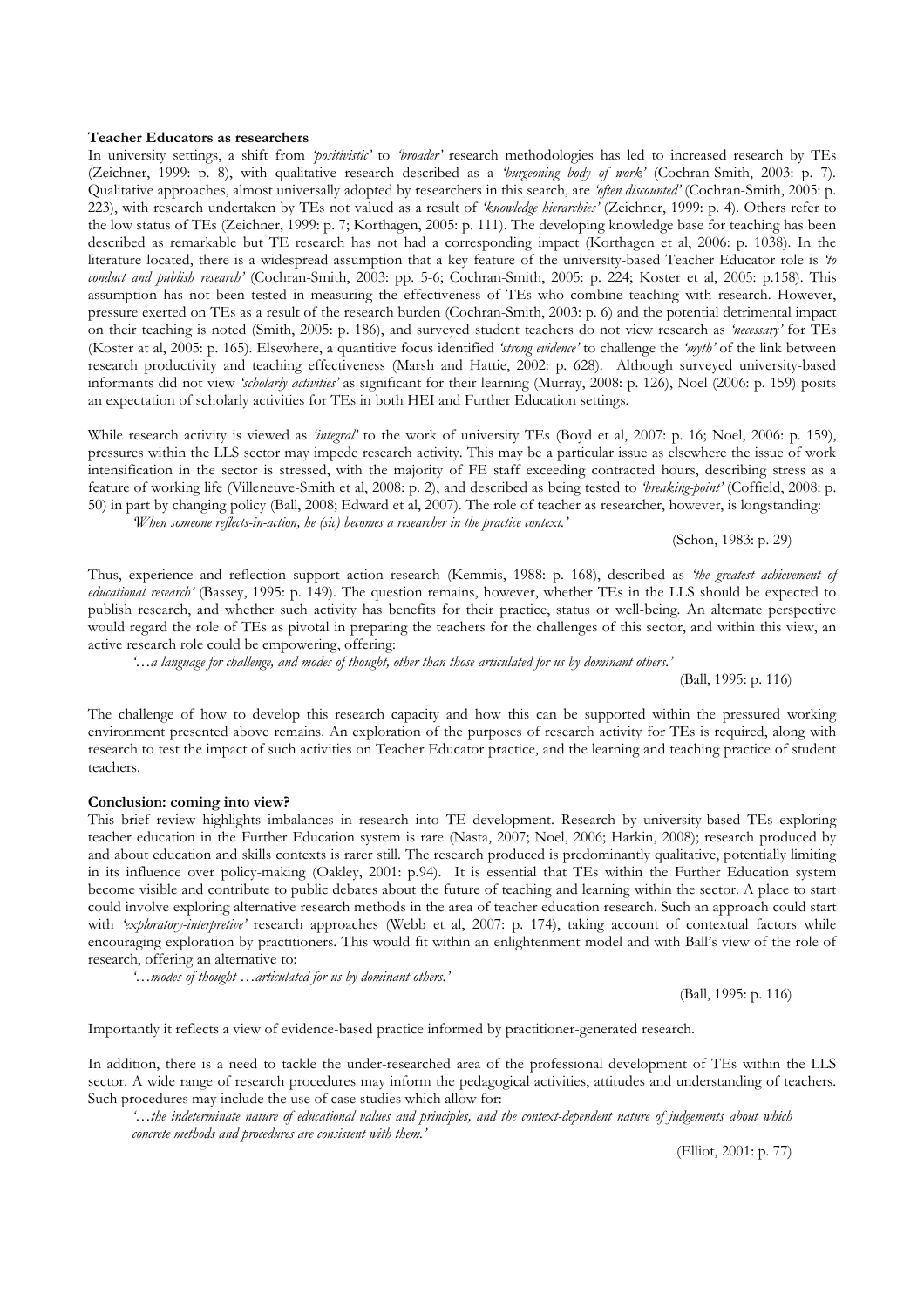One of my research aims is to inform and engage practitioners, supporting a view of practitioners as 'partners' in the development of research perspective and ultimately policy (Coffield, 2008). I would welcome contributions to this proposed research area, currently at an early stage, from colleagues in the sector.

#### References

Ball, S.J. (1995) 'Intellectuals Or Technicians? The Urgent Role Of Theory In Educational Studies', in Hammersley, M. (ed.) (2007) Educational Research and Evidence-Based Practice, pp. 106-120. London: Sage, in association with the Open University.

Ball, S.J. (2008) The Education Debate. Bristol: Policy Press.

Bassey, M. (1995) 'On the Kinds of Research in Educational Settings', in Hammersley, M. (ed.) (2007) Educational Research and Evidence-Based Practice, pp. 141-150. London: Sage, in association with the Open University.

Boud, D. et al (1985) 'Promoting Reflection In Learning: A Model' in Edwards, R. et al (eds) Boundaries Of Adult Learning, pp. 32-55. London: Routledge, in association with the Open University.

Boyd, P., Harris, K., Murray, J. (2007) Becoming A Teacher Educator: Guidelines For The Induction Of Newly-Appointed Lecturers In Initial Teacher Education. Bristol: ESCalate.

Cochran-Smith, M. (2003) 'Learning And Unlearning: The Education Of Teacher Educators', Teaching and Teacher Education Vol. 19, No. 1, pp. 5–28. http://dx.doi.org/10.1016/S0742-051X(02)00091-4

Cochran-Smith, M. (2005) 'Teacher Educators As Researchers: Multiple Perspectives', Teaching and Teacher Education Vol. 21, No. 2, pp. 219–225. http://dx.doi.org/10.1016/j.tate.2004.12.003

Cockburn, J. (2005) 'Perspectives And Politics Of Classroom Observation', Research Into Post-Compulsory Education Vol. 10, No. 3, pp. 373-388. http://dx.doi.org/10.1080/13596740500200211

Coffield, F. (2008) Just Suppose Teaching And Learning Became The First Priority. London: Learning and Skills Network (LSN).

Department for Education and Skills (2004) Equipping Our Teachers For The Future: Reforming Initial Teacher Training For The Learning And Skills Sector. London: DfES.

Edward, S., Coffield, F., Steer, R., Gregson, M. (2007) 'Endless Change In The Learning And Skills Sector: The Impact On Teaching Staff', Journal of Vocational Education and Training Vol. 59, No. 2, pp. 155-173. http://dx.doi.org/10.1080/13636820701342483

Edwards, C. (1997) 'Learning To Learn How To Teach: Developing Expertise Through Experience', in Willis, D., Willis, J. (eds) (1997) Challenge and Change in Language Teaching, pp. 99-107. Oxford: Macmillan-Heinemann.

Elliot, J. (2001) 'Making Evidence-Based Practice Educational', in Hammersley, M. (ed.) (2007) Educational Research and Evidence-Based Practice, pp. 66-88. London: Sage, in association with the Open University.

Hammersley, M. (1997) 'Educational Research and Teaching: a response to David Hargreaves' TTA Lecture' in Hammersley, M.. (ed) (2007) Educational Research and Evidence-Based Practice, pp. 18-42. London: Sage, in association with the Open University.

Hammersley, M. (ed.) (2007) Educational Research and Evidence-Based Practice. London: Sage, in association with the Open University.

Hargreaves, D. H. (1996) 'Teaching As A Research-Based Profession: Possibilities And Prospects (The Teacher Training Agency Lecture, 1996)', in Hammersley, M. (ed.) (2007) Educational Research and Evidence-Based Practice, pp. 3-17. London: Sage, in association with the Open University.

Harkin, J. (2008) 'Research Into The Developmental Needs Of Teacher Educators For Effective Implementation Of The New Qualifications For Teachers, Tutors And Trainers In The Lifelong Learning Sector In England' (draft report). London: LLUK.

Harrison, J., McKeown, F. (2008) 'The Formal And Situated Learning Of Beginning Teacher Educators In England: Identifying Characteristics For Successful Induction In The Transition From Workplace In Schools To Workplace In Higher Education', European Journal of Teacher Education Vol. 31, No. 2, pp. 151–168. http://dx.doi.org/10.1080/02619760802000131

Kemmis, S. (1988) 'Action Research', in Hammersley, M. (ed.) (2007) Educational Research and Evidence-Based Practice, pp. 167-180. London: Sage, in association with the Open University.

Korthagen, F. (2004) 'In Search Of The Essence Of A Good Teacher: Towards A More Holistic Approach In Teacher Education', Teaching and Teacher Education Vol. 20, No. 1, (2004) pp. 77-97. http://dx.doi.org/10.1016/j.tate.2003.10.002

Korthagen, F., Loughran, J., Lunenberg, M. (2005) 'Teaching Teachers—Studies Into The Expertise Of Teacher Educators: An Introduction To This Theme Issue', Teaching and Teacher Education Vol. 21, No. 2, pp. 107–115. http://dx.doi.org/10.1016/j.tate.2004.12.007

Korthagen, F., Loughran, J., Russell, T. (2006) 'Developing Fundamental Principles For Teacher Education Programmes And Practices', Teaching and Teacher Education Vol. 22, No. 8, pp. 1020–1041. http://dx.doi.org/10.1016/j.tate.2006.04.022

Koster, B., Brekelmans, M., Korthagen, F & Wubbels, T. (2005) 'Quality Requirements For Teacher Educators', Teaching and Teacher Education Vol. 21, No. 2, pp. 157–176. http://dx.doi.org/10.1016/j.tate.2004.12.004

Lunenberg, M., Korthagen, F., Swennen, A. (2007) 'The Teacher Educator As Role Model', *Teaching and Teacher Education* Vol. 23, No. 5, pp. 586–601. http://dx.doi.org/10.1016/j.tate.2006.11.001

Malderez, A., Hobson, A.J., Tracey, L., Kerr, K. (2007) 'Becoming A Student Teacher: Core Features Of The Experience' European Journal of Teacher Education Vol. 30, No. 3, pp, 225–248. http://dx.doi.org/10.1080/02619760701486068

Marsh, H. W., Hattie, J. (2002) 'The Relation Between Research Productivity And Teaching Effectiveness: Complementary, Antagonistic Or Independent Constructs?', The Journal of Higher Education Vol. 73, No. 5, pp. 603–641.

Moore, A. (1999) 'Beyond Reflection: Contingency, Idiosyncrasy And Reflexivity In Initial Teacher Education', in Hammersley, M. (ed.) (2007) Educational Research and Evidence-Based Practice, pp. 121-138. London: Sage, in association with the Open University.

Morton, T. et al, (2006) A Literature Review Of Research On Teacher Education In Adult Literacy, Numeracy And ESOL. London: National Research And Development Centre For Adult Literacy And Numeracy.

Murray, J. (2008) 'Teacher Educators' Induction Into Higher Education: Work-Based Learning In The Micro Communities Of Teacher Education', European Journal of Teacher Education Vol. 31, No. 2, pp. 117–133. http://dx.doi.org/10.1080/02619760802000099

Murray, J., Male, T. (2005) 'Becoming A Teacher Educator: Evidence From The Field', Teaching Teacher Education Vol. 21, No. 2, pp. 125-142. http://dx.doi.org/10.1016/j.tate.2004.12.006

Nasta, T. (2007) 'Translating National Standards Into Practice For The Initial Training Of Further Education (FE) Teachers In England', Research in Postcompulsory Education Vol. 12, No. 1, pp. 1-17. http://dx.doi.org/10.1080/13596740601155223

Noel, P. (2006) 'The Secret Life Of Teacher Educators: Becoming A Teacher Educator In The Learning And Skills Sector', Journal of Vocational Education and Training Vol. 58, No. 2, pp. 151-170. http://dx.doi.org/10.1080/136368206007995